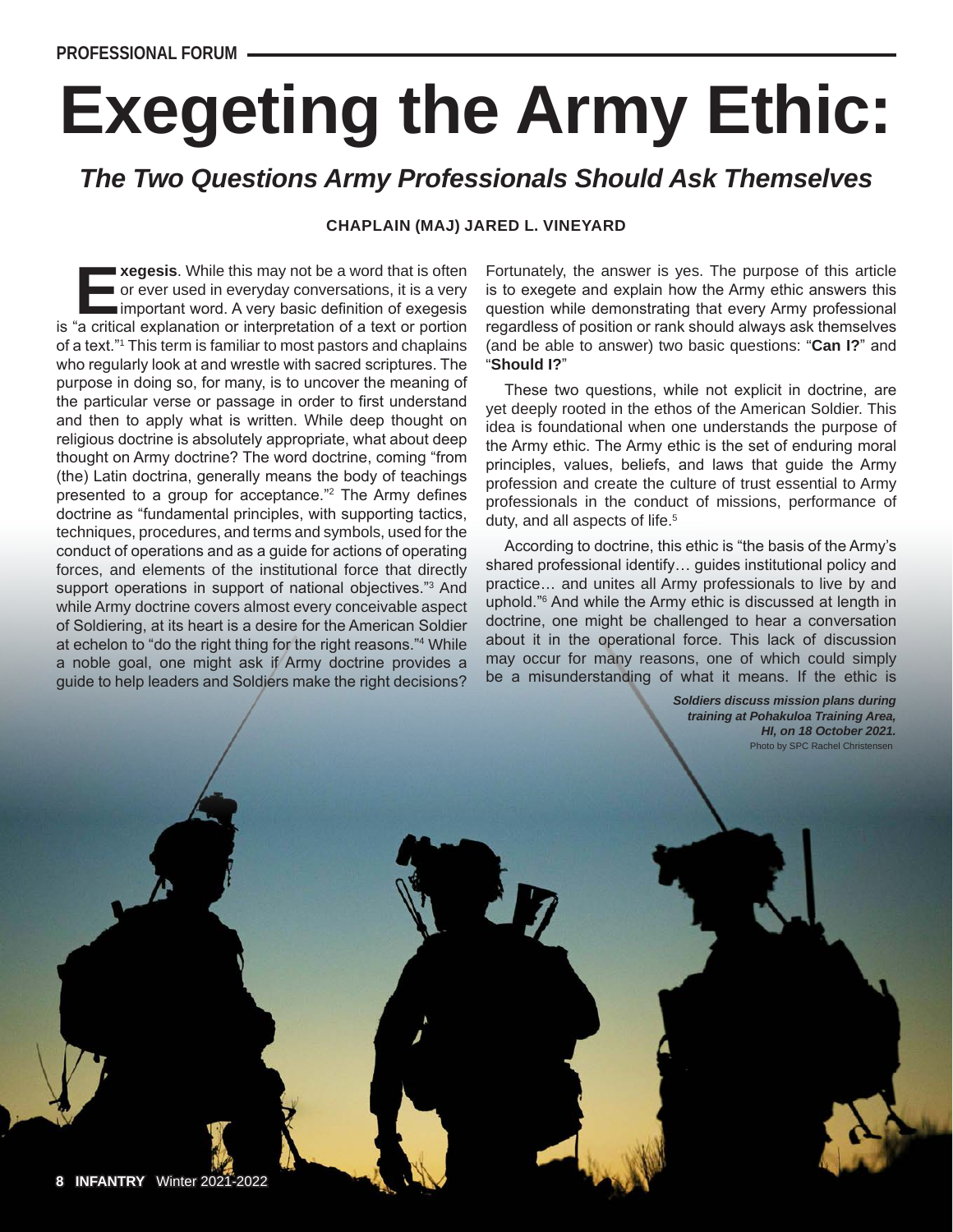misunderstood, it will likely be misapplied in the operational environment. Or as in many cases, the Army ethic is simply unknown and not thought about by Soldiers and leaders. If this is the case, it will therefore never be applied, at least intentionally. Both of these scenarios are unsatisfactory.

But before continuing, a brief defining of terminology is appropriate. The Army often uses terms such as morals and ethics loosely and interchangeably. And while these terms are most definitely related, they are not exactly the same. A recent publication, Department of the Army (DA) Pamphlet (PAM) 165-19, *Moral Leadership*, helps explain the differences between these two terms. The definitions include:

**Morals:** A sense of right and wrong in principles, values, and conduct. Federal law recognizes the moral responsibility of every Army leader...

**Ethics:** A system of moral principles, or rules of conduct recognized in respect to a class of human actions, a particular group or culture. Ethics reflects upon how morality is practically applied to a decision made in contexts and communities.7

Additionally, the word "ethic" itself needs defining. A definition for an ethic is "a set of moral principles guiding decisions and actions."<sup>8</sup> Thus, for Army leaders, it might be helpful to understand that the difference between morals and ethics and specifically the Army ethic is similar to the difference between the tactical and the strategic levels of war. Morals can be viewed as tactical, that is on a lower level or more personally focused, while ethics and the Army ethic specifically are more strategic or big picture. What this means is that every Soldier has his or her own set of moral beliefs. These are formed over time from a variety of sources such as family, faith, education, experiences, and so on. These beliefs are cemented in the conscience of each person, which directly impacts leadership. Leadership doctrine tells us that "a leader's character consists of their true nature guided by their conscience, which affects their moral attitudes and actions."<sup>9</sup> And while high personal morals are encouraged in Army leaders, all leaders must also remember that they are charged to live under the Army ethic as well. Therefore, Soldiers must look to both personal (tactical) values as well as Army (strategic) values to make decisions. When ethical issues arise, Army leadership doctrine affirms, "Soldiers make the best judgement possible based on their understanding of the Army ethic and their conscience, as applied to the immediate situation."<sup>10</sup> The individual conscience along with the Army ethic assists personnel in making tough decisions. And while the individual moral compass may vary from person to person, the Army ethic frames all Soldiers within the force. The Army ethic gives each and every Soldier that broad understanding of what is right and wrong. But how should it be understood? This brings us back to the Army ethic itself.

While it may be true that after a quick reading of the Army ethic, one may walk away confused at what is truly being conveyed, a closer look will reveal much with regards to depth and guidance. The first half of the Army ethic's defini-



**Figure 114**

tion focuses on "what it is," while the second half focuses on "what it does." Let's take the second part first, that is the "what it does" part. This part states that the ethic helps to "guide the Army profession and create the culture of trust essential to Army professionals in the conduct of missions, performance of duty, and all aspects of life."11 The two verbs in this section highlight what the ethic does for the organization which are to guide and create. The Army ethic guides the profession and creates a culture of trust for professionals. And while much could be said about the profession in general, it is enough for now to simply define it. The Army profession is "a trusted vocation of Soldiers and Army civilians whose collective expertise is the ethical design, generation, support, and application of landpower; serving under civilian authority; and entrusted to defend the Constitution and the rights and interests of the American people."12 This is the context of the Army ethic. And when the ethic is applied well, it both guides and creates within this context and within its people.

But one cannot expect to reap the benefits of what the ethic does if one does not first understand what the ethic is, which is often and unfortunately missed by many Army leaders. This hypothesis can be easily tested by asking a group of leaders to define or describe the Army ethic. The standard answer is typically no answer. If leaders hope to reap the benefits of the Army ethic, then they must first understand what the Army ethic is. So, what is it specifically? It is "the set of enduring moral principles, values, beliefs and laws…"13 While it may seem that this is a list of separate and unrelated ideas, the conjunction breaks the definition into two distinct categories, the first being "moral principles, values, beliefs" while the second is "laws." With this distinction one can see the two general categories that emerge to create the ethic. The first is moral (which includes principles, values, and beliefs) and the second is legal. Again, "an ethic" represents a strategic or big picture concept while "moral" represents a more tactical or individually oriented idea. This means that if an Army professional is going to live the Army ethic, he or she must take into consideration both moral and legal principles. Thus, to answer the question "is it ethical or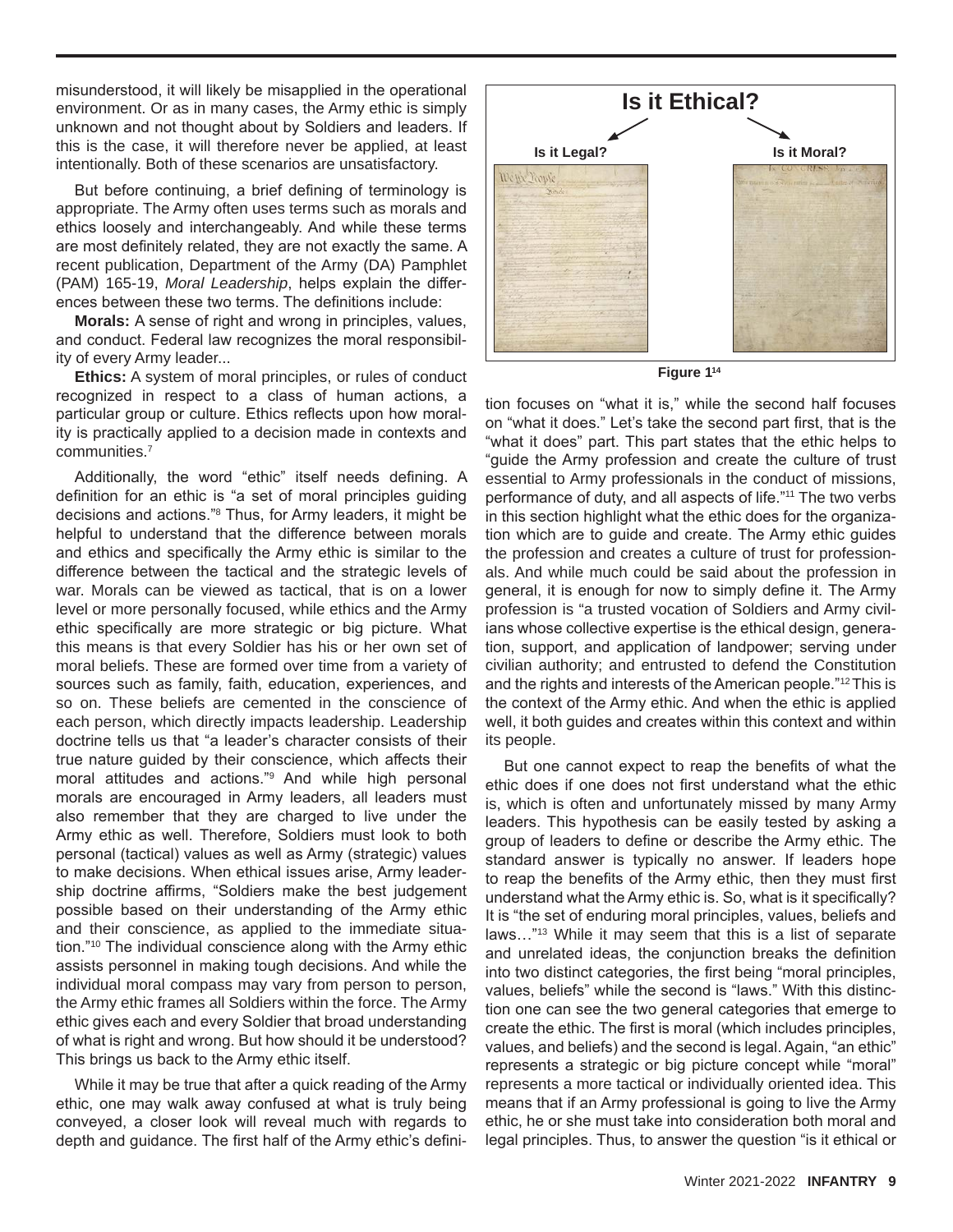### **PROFESSIONAL FORUM**

does it comply with the Army ethic?," one must first ask the questions: "Is it legal?" and "Is it moral?" A graphical way to depict this concept can be see in Figure 1.

While legal and moral are very broad categories, they give the Army professional two areas to begin to think deeply about. All Army professionals must follow the law, which means to do what is right legally. This large category could be further

subdivided into two categories which include national laws (including state and local laws) as well as organizational laws (including directives, policies, and Uniformed Code of Military Justice [UCMJ]). When talking about national laws, it is a given that all citizens of a nation must follow the laws of the land, no matter what their occupation or profession. But when it comes to a profession, all professionals must also follow the rules and codes of their organization or profession. These rules and protocols help "members of a profession share a sense of organic unity and consciousness of themselves as a group apart… (which) has its origins in the lengthy discipline and training necessary for professional competence…"15 Therefore, for an Army professional, doing what is legal implies both categories, national as well as organizational. To neglect either of those would imply punishment or punitive action.

While the legal side of the ethic is focused on law, the moral side of the ethic is focused on conscience. These moral principles, values, (and) beliefs, while learned over a lifetime, are implemented daily by Soldiers and leaders through their conscience. The White Paper entitled "The Army's Framework for Character Development" was very

explicit about this idea when it defined the conscience as "beliefs about right and wrong."<sup>16</sup> When put together, legal is what a professional will do (or not do), while moral is what a professional ought to do (or ought not to do). The moral category, just like legal, could also be broken into two subcategories; this time the first is organizational while the second is individual. Organizational conscience is not an area that Army leaders talk about much, at least not in those terms, but this is exactly what they mean every time a leader mentions Army Values or the Warrior Ethos. Every time these ideals are spoken, leaders unknowingly point to the "conscience of the Army," which again are moral principles, values, (and) beliefs that



Army professionals ought to know and believe in.

And while the "conscience of the Army," as seen through Army Values and other principles, is absolutely necessary, the individual Army professionals do not simply leave their beliefs and values at the door when they join the profession. Army leaders are called to have a high set of personal moral beliefs which they must

personally rely on. These morals help leaders as they make hard decisions in harder circumstances with little help and in little time. Army doctrine has a strong sense that a leader's moral compass is at the heart of every ethical decision that he or she makes. This is easily shown from the sentence quoted earlier: "Soldiers make the best judgement possible based on their understanding of the Army ethic and their conscience, as applied to the immediate situation."17 This sentence states that while the conscience of the Army must be taken into consideration (in the Army ethic) so must the conscience of the Army professional. Only when both are consulted and agreed upon does a decision carry full moral weight. Graphically, what has been described above might look something like Figure 2.

Now coming back to the two larger categories of moral and legal, the Army ethic demands that all Army professionals take both areas into consideration in order to make a proper decision. And while this is fairly understandable, a leader may still look at those two categories as very nebulous and broad. This is true due to the fact that they must cover a range of decisions that a leader will make. And while giving guidance, it is impossible for doctrine to fully guide every

| <b>Figure</b> 5                                                                                       |                                                                                                                                                  |                                                                                                                                                                            |
|-------------------------------------------------------------------------------------------------------|--------------------------------------------------------------------------------------------------------------------------------------------------|----------------------------------------------------------------------------------------------------------------------------------------------------------------------------|
| <b>Foundations of the Army Ethic</b>                                                                  |                                                                                                                                                  |                                                                                                                                                                            |
| <b>Applicable to:</b>                                                                                 | <b>Legal Motivation of Compliance</b>                                                                                                            | <b>Moral Motivation of Aspiration</b>                                                                                                                                      |
| Army profession<br>Trust<br>Honorable service<br>Military expertise<br>Stewardship<br>Esprit de corps | United States Constitution<br>United States Code<br>Uniform Code of Military Justice<br><b>Executive Orders</b><br>Treaties, Law of Land Warfare | Declaration of Independence<br>Universal Declaration of Human Rights<br>Just War Tradition (Jus ad Bellum)<br>Army culture of trust<br>Professional organizational climate |
| <b>Trusted Army</b><br>professionals<br>Honorable servants<br>Army experts<br><b>Stewards</b>         | Oaths of Service<br>Standards of conduct<br>Directives and policies<br>The Soldier's Rules<br>Rules of engagement                                | Natural moral reason - Golden Rule<br><b>Army Values</b><br>Soldier's and Army Civilian Corps creeds<br>Justice in War (Jus in Bello)                                      |

**Figure 318**

The Army ethic, our professional ethic, is the set of enduring moral principles, values, beliefs, and applicable laws embedded within the Army culture of trust that motivates and guides the Army profession and trusted Army professionals in conduct of the mission, performance of duty, and all aspects of life.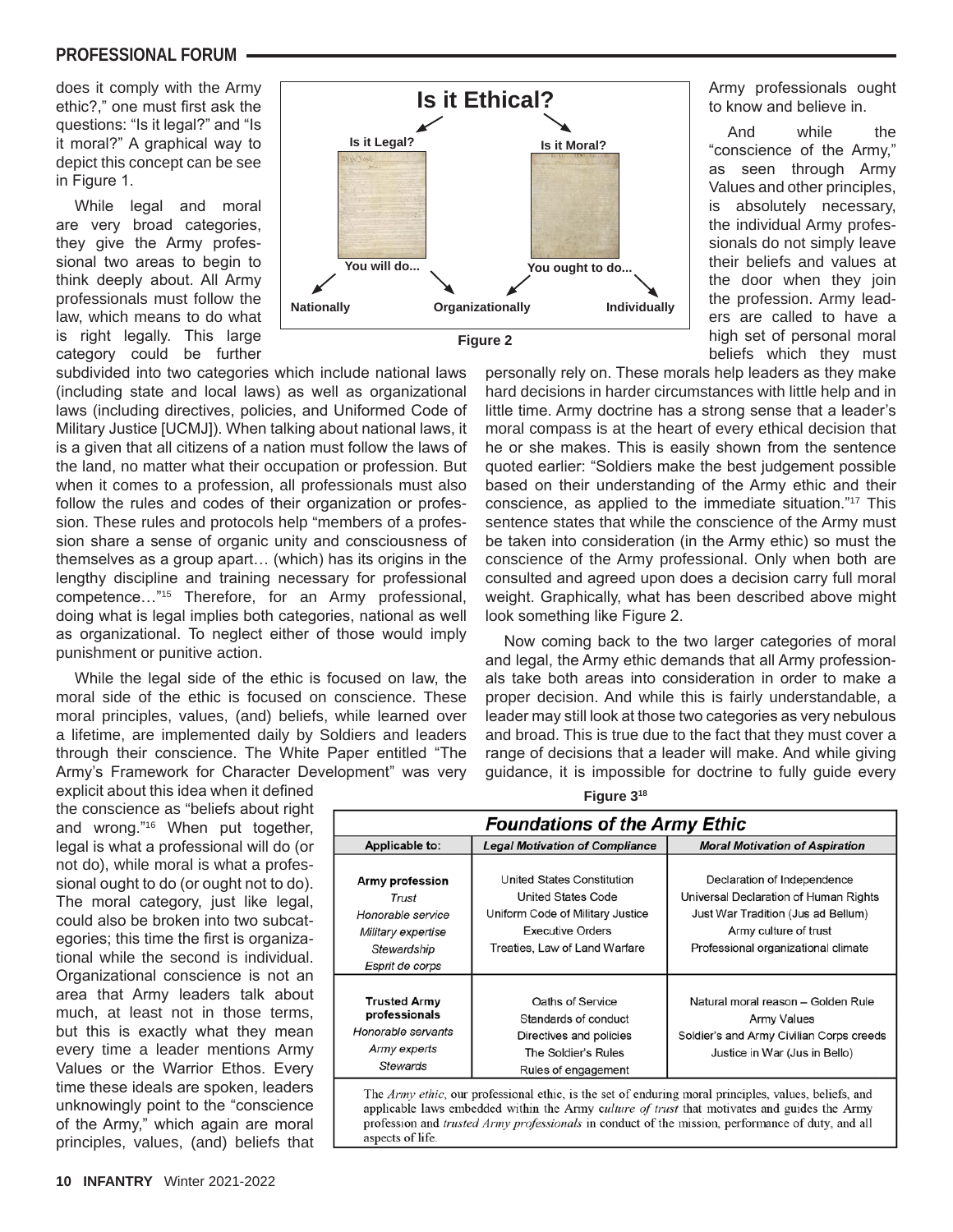individual in every ethical decision or circumstance that he or she may face. But in order to help, doctrine does present a matrix which forms the foundation of the Army ethic and creates a baseline for proper ethical decision making. This matrix (see Figure 3) presents 22 specific ideas, documents, or principles, depending on how one counts them, which set the standard for leaders in the fulfillment of the ethic.

A brief description and explanation of this matrix is now appropriate. At the bottom (or foundation) of the matrix is the Army ethic itself. The audience of the ethic, that is who it is applicable to, is annotated on the left-hand side, which is the Army profession at large (top left) and Army professionals specifically (bottom left) along with the corresponding

attributes. The two other general columns give Army professionals specific guiding ideals and principles that they will comply with legally along with ideals and principles that they ought to aspire to morally. One could say that these are what a professional "will do" and what a professional "ought to do." These principles are more specifically depicted in four quadrants which are graphically portrayed. The top two boxes focusing on the legal and moral principles that give overarching guidance to the profession at large while the bottom two boxes present principles for individual professionals to apply in their specific situations. For instance, a Soldier must not legally violate the Law of Land Warfare (top legal box), which can be applied by following the Soldier's Rules or theater-specific rules of engagement (ROE) (lower legal box). The general legal principle is the Law of Land Warfare, which is specifically lived out by the Army professional knowing and following the Soldier's Rules or ROE. Another example, this one on the moral side, is that all Army professionals are charged with creating a culture of trust within their organization (top moral box). One way that an Army professional may choose to accomplish this is by personally living and teaching the Army Values (lower moral box). The general moral principle is the Army culture of trust, which might be specifically lived out by the Army professional knowing and living Army Values. The bottom line is that this matrix is foundational to the Army ethic as it instructs Soldiers and leaders "what they will do" and "what they ought to do."

One final point on "what the ethic is" needs to focus on the word enduring. Enduring can be defined as "existing for a long time," with synonyms that include imperishable, durable, lasting, and even permanent.<sup>19</sup> What does this added word convey to the Army professional? At a minimum, it implies that decisions must not be made on whims nor made from hastily created norms. The ethical decisions made by Army professionals must be thoughtful and thought out. It demonstrates that the ethos of the Soldier is rooted in a long heritage of tradition and honor. In fact, doctrine itself states



this very point. The four strains of thought that have come together to create the Army ethic include "the philosophical heritage, theological, and cultural traditions, and the historical legacy that frame our Nation."<sup>20</sup> These durable streams of ideas running into the mighty river of the Army ethic form the enduring ideals that the ethic represents. It is the moral and the legal principles of the Army ethic that Army professionals must consult to guide them in their decision making. These principles are time-tested and enduring.

This brings us full circle back to the two questions that every Army professional must ask themselves: "Can I?" and "Should I?"

These two questions encompass the fullness of the Army ethic in that they represent the two components in question form. "Can I?" is a legal question. Can I do this or can I do that? The response would be to ask: "Are there any laws, policies, directives, etc., preventing you from doing (or not doing) something?" "Should I?" on the other hand is a moral question. Should I do this or should I say that? This is the question of "ought" as opposed to "will or must" and points back to the conscience of both the organization and individual. Graphically, the questions can be added to the previous illustration, seen in Figure 4.

Therefore, to know what the Army ethic would say in a specific situation, a Soldier would ask "can I... ?" and "should I... ?" before making a decision.

Thus, assuming the Army ethic is what it says it is, which is "the basis of the Army's shared professional identify… (that) guides institutional policy and practice… and unites all Army professionals to live by and uphold."<sup>21</sup> And assuming that the Army ethic is made up of both moral and legal ideals and principles, what happens when an Army professional is faced with complying with an illegal order? Or, to change the scenario, what happens when an Army professional is faced with executing an immoral order? What is a leader to do? While it may seem intuitive that both of these would go directly against the words and spirit of the Army ethic, doctrine